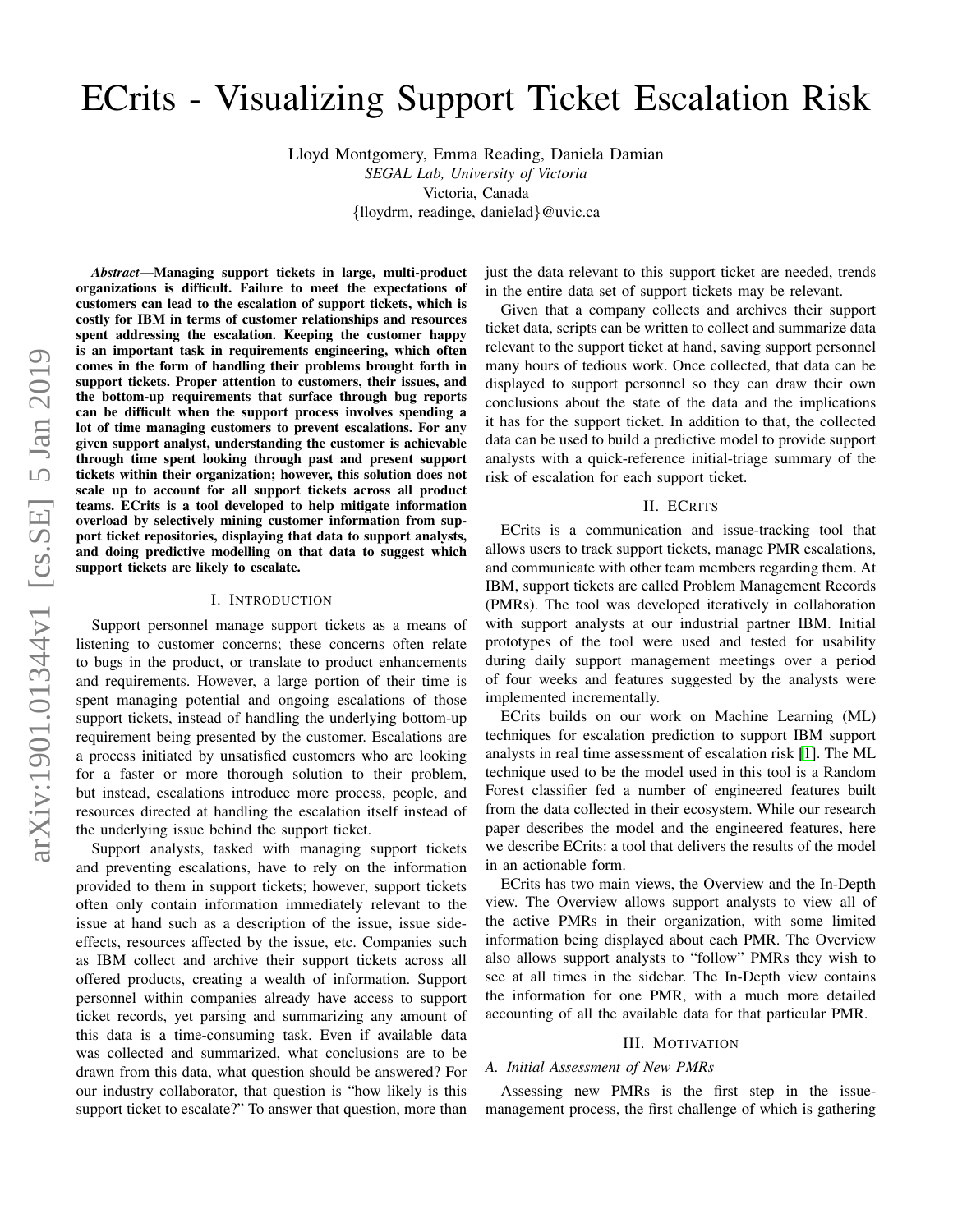

<span id="page-1-2"></span>Fig. 1. ECrits Overview Page

and summarizing available data on the customer and issue. Often, all available data on the *issue* is included in the PMR, however, all available data on the *customer* is spread across company archives, most notably across other PMRs. The algorithms behind ECrits gather relevant customer information from all other PMRs in the system and calculates customer profile metrics. Those metrics are then fed into the ML model as features and subsequently displayed within ECrits as seen in Fig. [2.](#page-1-1) Displaying these attributes, along with the other three categories, grants support personnel additional insights into the tickets at hand that they would otherwise have to find and calculate themselves.

### *B. Investigation of PMR Updates*

Support analysts may check on their PMRs at any time, and knowing what has updated since their last check is the most pertinent information. ECrits displays a Change in Escalation Risk if the Escalation Risk has changed since the last update. This is a visual notification that something within the PMR has changed, and, the impact it had on the likelihood of escalation. ECrits displays live data from IBM's support-ticket ecosystem, and the ML results are updated at certain intervals throughout the day. At any time, IBM support analysts can check the tool and see what these values are. Together, the ML results and the underlying features that are displayed provide support analysts with a quick method of checking updates to their PMRs.

# *C. Collaboration Through Communication*

Previous to ECrits, team members communicated via email or in person and their conversations were not saved directly to the PMR they were communicating about. As multiple support analysts may work on a single PMR throughout its life cycle, keeping track of all changes and updates to a PMR is very important. ECrits maintains a comment system on individual PMRs that weaves comments in with the updates, as seen in Fig. [2](#page-1-1) as green text blobs. In addition to the comment ability, ECrits has a "next action" collaboration feature where the next action reflects the next actionable task on the PMR, displayed as light blue text blobs. This textual field is filled in and submitted similar to a comment in that it temporally weaves itself into the updates and comments of individual PMRs, but

<span id="page-1-1"></span>Fig. 2. ECrits In-Depth View for A PMR

in addition to that, the next action displays in the Overview page (Fig. [1\)](#page-1-2) to allow collaborators to easily check and followup on the completion status of a current next action.

# IV. IMPLEMENTATION

# *A. Technologies*

Ecrits is built on a modified MEAN stack using MySQL, ExpressJS, AngularJS, and NodeJS. The MEAN stack allows the entirety of the web application to be built using JavaScript. NodeJS is a server-sided JavaScript framework and ExpressJS is a NodeJS framework that makes it easier to manage endpoints within NodeJS. AngularJS is a client-side frontend JavaScript web framework and was used for building the dynamic UI for Ecrits. Finally, MySQL is a relational database that was used for storing user information and communication data.

## V. CONCLUSIONS

Machine Learning applied to support datasets and visualized for support personnel is a field of study that needs more examples of practical applications. ECrits provides such an example through a collaboration with IBM using real data and deployed within their production environment. ECrits also provides a novel approach to managing and utilizing customer data in the support process: the data used to create the escalation risk is directly displayed to support analysts so they can come to their own conclusions about the risk of escalation, and weigh that against the predicted risk.

The future improvements of this tool include providing a more detailed account – per PMR – of the data used in the model, as well as improving the underlying ML model to produce more precision predictions. We are also looking to perform a longer study at IBM to record and compare metrics to test the hypothesis that a tool such as this provides a notable increase to actionable situations through awareness of the data.

# **REFERENCES**

<span id="page-1-0"></span>[1] L. Montgomery and D. Damian, "What do support analysts know about their customers? on the study and prediction of support ticket escalations in large software organizations," in *Proc. of IEEE International Conference on Requirements Engineering*, August 2017, to appear.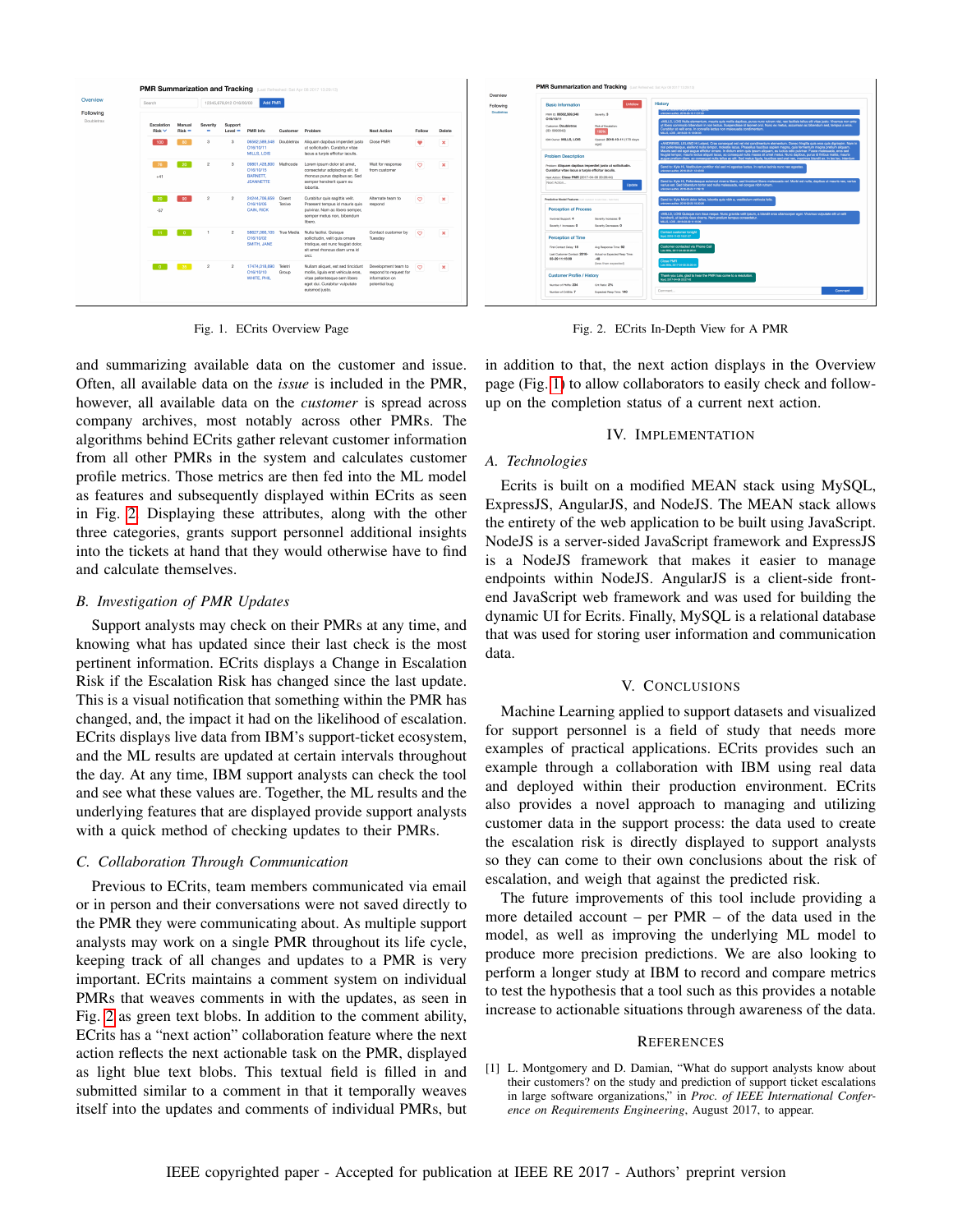# ADDITIONAL ATTACHMENT CONTENT

# **OVERVIEW**

For the tool demo presentation we will have a working copy of the web-app tool running locally on a laptop. This live demo will feature mock data (since real data has privacy concerns) that mimics what the tool would look like if it was running in a real support environment. We also have a poster available we can bring that highlights important aspects of the tool and how it works, thereby adding to the overall live demo setup. This poster *is not* part of the submission, but we can bring it to display behind our demo if it is a welcomed addition to our display. Let us know if that is recommended.

This demo, featuring mock data, can be interacted with by participants, including adding their own comments, next actions, and investigating the data behind the predictive values. We encourage participants to explore the answers to questions such as "why is the escalation risk 100%?" and "how come the estimated escalation risk is so far off from the predicted risk?". This investigative process is what we hope the tool encourages.

# DEMO WALK-THROUGH

Participants will be encouraged to use the tool to investigate the support tickets, escalation risks, and machine learning attributes, as well as be guided through the purpose of each screen available to them as mock-analysts. The presenter will explain how the machine learning attributes are connected to the predictions and escalation risks, and then ask participants to comment on the connection they see in the tool.

The tool, as explained in the paper, only consists of two views: the Overview and the In-Depth view (there is different data per PMR in the In-Depth views). The simplicity of the tool means that participants will not spend long learning about the tool or its use-cases, but rather just viewing and reasoning about the data.

The purpose of the tool is to deliver data to support analysts, providing them with additional insights into the support tickets they are working with. Particularly with regards to predicted values and the data that was used to build them. This demo will provide participants with the same experience, allowing them to see support tickets, data, predictions, and connections between predicted values and machine learning features.

#### **INFORMATION**

We can be reached at lloydrm@uvic.ca and danielad@uvic.ca for questions and comments regarding the tool.